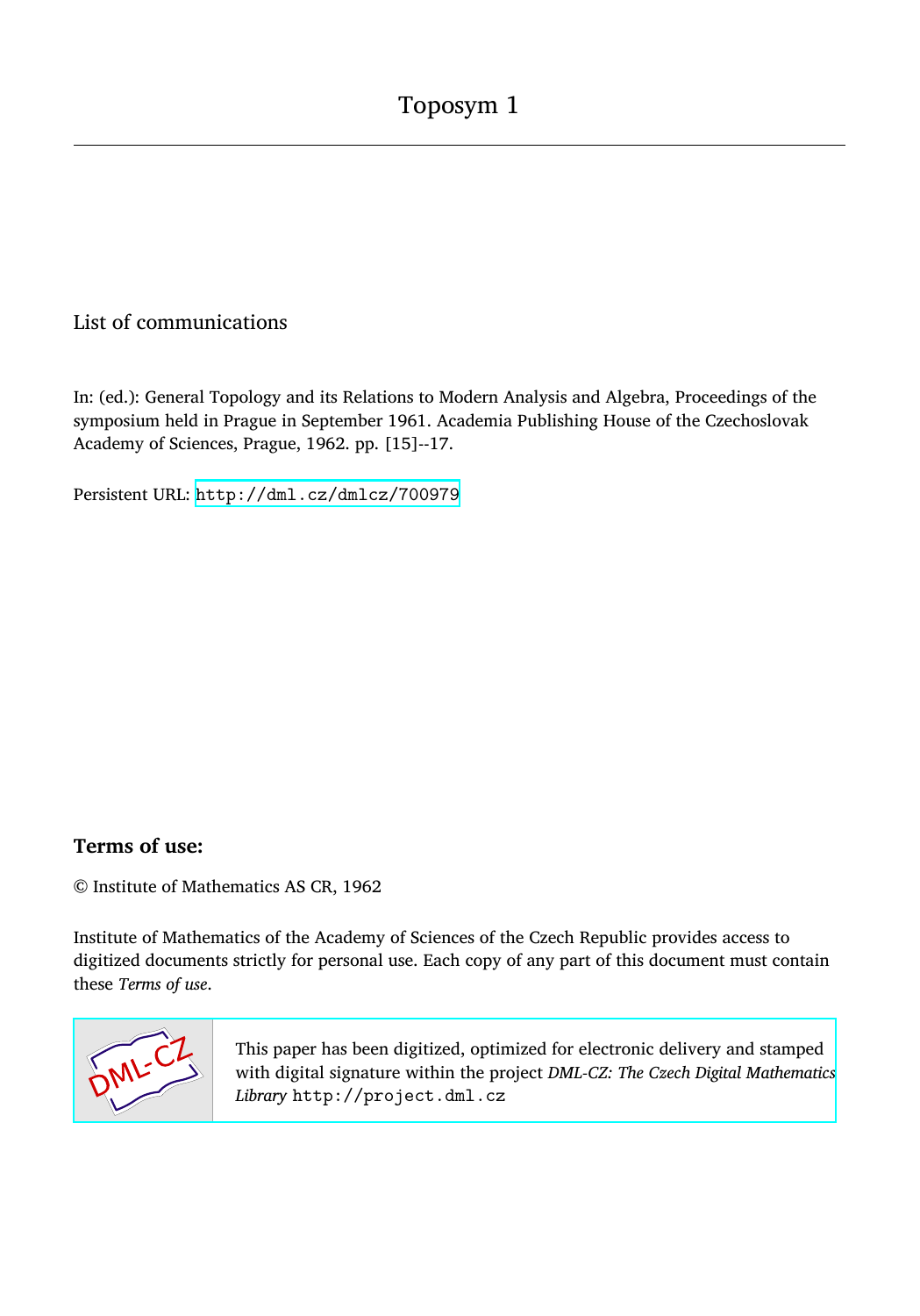## LIST OF COMMUNICATIONS

| AKUTOWICZ E. J.                                                     | Certaines classes de distributions quasi-analytiques au sens<br>de S. Bernstein.                                                                                                                               |
|---------------------------------------------------------------------|----------------------------------------------------------------------------------------------------------------------------------------------------------------------------------------------------------------|
| ALEXANDROFF P. S.                                                   | On some Results concerning Topological Spaces and their<br>Continuous Mappings.                                                                                                                                |
| ALEXIEWICZ A.<br>ANDERSON R. D.<br>ANDREIAN-CAZACU C.               | The Two Norm Spaces (No manuscript available).<br>Homeomorphisms of 2-Dimensional Continua.<br>Méthodes topologiques dans la théorie des surfaces de<br>Riemann.                                               |
| Антоновский М. Я.<br>AOUARO G.<br>ARCHANGELSKI A. V.<br>ARENS R. F. | Метрические пространства над полуполями.<br>Completions of Uniform Spaces.<br>Concerning the Weight of Topological Spaces.<br>A Problem concerning Locally-A Functions in a Commu-<br>tative Banach Algebra A. |
| BERGMAN S.                                                          | Distinguished Boundary Sets in the Theory of Functions<br>of Two Complex Variables.                                                                                                                            |
| BESSAGA C., PEŁCZYŃSKI A.                                           | On the Topological Classification of Complete Linear<br>Metric Spaces.                                                                                                                                         |
| BING R. H.                                                          | Applications of the Side Approximation Theorem for Sur-<br>faces.                                                                                                                                              |
| BOGNÁR M.                                                           | Bemerkungen zum Kongressvortrag "Stetigkeitsbegriff<br>und abstrakte Mengenlehre" von F. Riesz.                                                                                                                |
| Болтянский В. Г.                                                    | Топологические полуполя и их применения.                                                                                                                                                                       |
| BOLTJANSKI V. G.                                                    | On Imbeddings of Polyhedra into Euclidean Spaces.                                                                                                                                                              |
| BORSUK K.                                                           | Concerning the Dimension of ANR-Sets.                                                                                                                                                                          |
| BOSECK H.                                                           | Darstellungen von Matrizengruppen über topologischen<br>Körpern.                                                                                                                                               |
| BUDACH L., GRELL H.                                                 | Arithmetisch-topologische Untersuchungen an Ringen<br>mit eingeschränkten Minimalbedingungen.                                                                                                                  |
| CHOGOSHVILI G. S.                                                   | On Homology Theory of Non-closed Sets.                                                                                                                                                                         |
| CSÁSZÁR A.                                                          | Complétion et compactification d'espaces syntopogènes.                                                                                                                                                         |
| DELEANU A.                                                          | Fixed-Point Theory on Neighborhood Retracts of Con-<br>vexoid Spaces.                                                                                                                                          |
| DOWKER C. H.                                                        | Mappings of Proximity Structures.                                                                                                                                                                              |
| DUDA R.                                                             | Connexion between Convexity of a Metric Continuum $X$<br>and Convexity of its Hyperspaces $C(X)$ and $2^X$ .                                                                                                   |
| DUDA R.                                                             | Two Results Concerning Biconnected Sets with Dispersion<br>Points (Presented in written only).                                                                                                                 |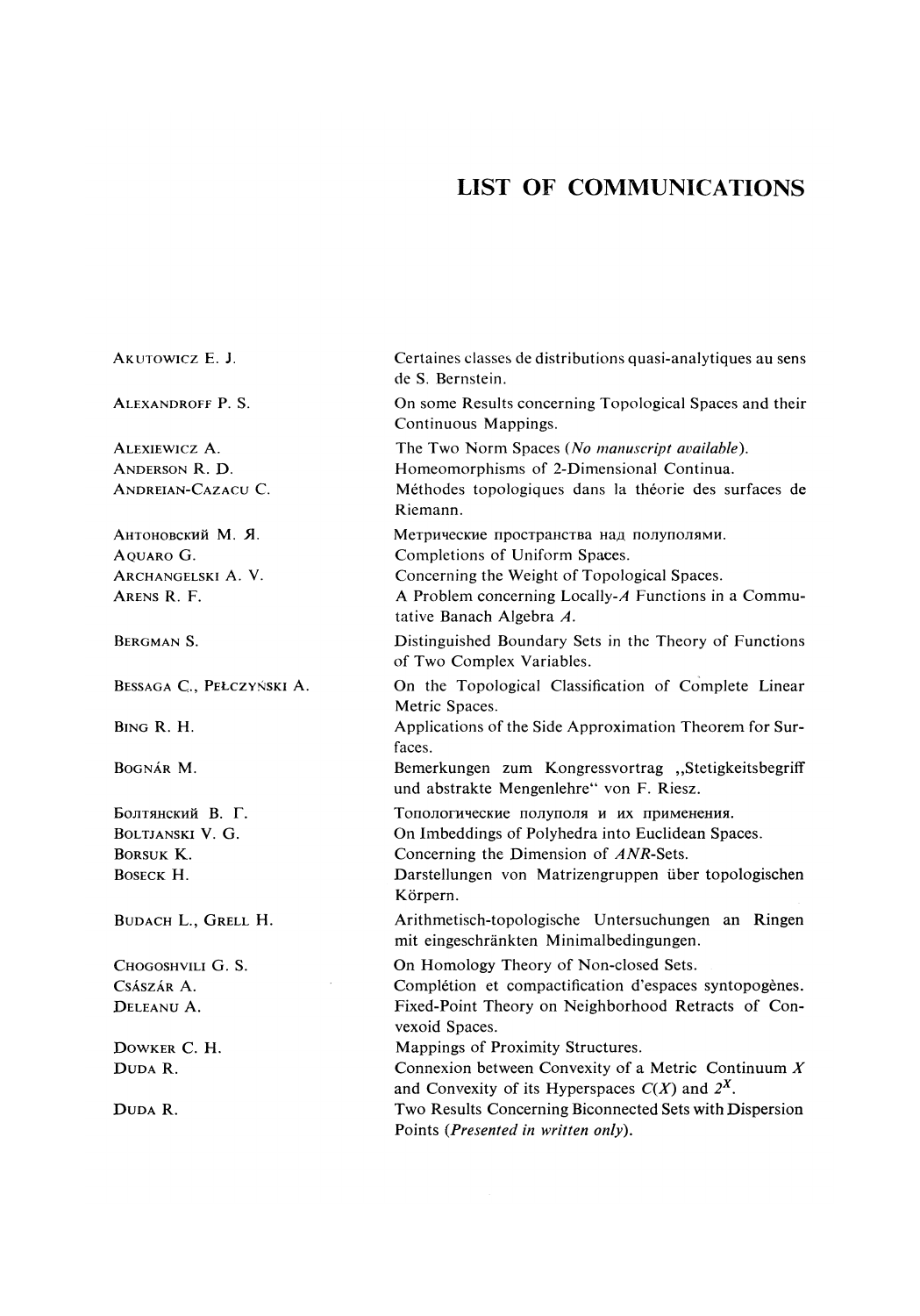EILENBERG S.

ERDÖS P., HAJNAL A

FLACHSMEYER **J**. FRÉCHET M. FROLÍK Z.

GANEA T. GlLLMAN L. GOETZ A. GOLOMB S. W. GRELL H. (ser BUDACH L.) GRIMEISEN G.

DE GROOT **J**.

HARTMAN S.

HELMBERG G. HENRIKSEN M., JERISON M.

HEWITT E. HILLE E. ISBELL J. R. JERISON M. (see HENRIKSEN M.) KATĚTOV M. Келлыш Л. В. KELLEY J. L. KLEE V. L. KLUVÁNEK I. KOLIBIAR M.

KouTSKÝ K., SEKANINA M. KURATOWSKI K.

KUREPA D.

LELEK A. MAMUZIČ Z. MAREK I.

MAZUR B.

MICHAEL E. A. MIODUSZEWSKI J. MÍODUSZEWSKI J., ROCHOWSKI M.

MOISE E. E. MUSIELAK J. NAGATA J.

A Remark on Duality *(Published with K. Kuratowski in Fundamenta Mathematicae* 50 (1962, 515—517)). On the Topological Product of Discrete A-Compact Spaces.

Nulldimensionale Raume.

L'espace des courbes n'est qu'un semi-espace de Banach. A Contribution to the Descriptive Theory of Sets and Spaces.

Algebraic Properties of Function Spaces.

Remote Points in  $\beta R$ .

A Notion of Uniformity for *L*-spaces of Frechet.

Arithmetica Topologica.

Eine natiirliche Topologisierung der Potenzmenge eines topologischen Raumes.

Linearization of Mappings.

Some Relations between Topological and Algebraic Properties of Topological Groups.

Topologische Untergruppenräume.

The Space of Minimal Prime Ideals of a Commutative Ring.

Some Applications of Compactness in Harmonic Analysis. Remarks on Transfinite Diameters. Mazur's Theorem.

On a Category of Spaces. Некоторые теоремы о топологическом вложении. Descriptions of Čech Cohomology. Exotic Topologies for Linear Spaces. Sur la représentation des transformations linéaires. Bemerkungen über Intervalltopologie in halbgeordneten Mengen. Modifications of Topologies. The Space of Mappings into the Sphere and its Topological Applications. On an Inequality concerning Cartesian Multiplication *(Presented in written only).* 

On Fixations of Sets in Euclidean Spaces.

Abstract Distance and Neighborhood Spaces.

Iterations of Linear Bounded Operators and Kellogg*,*s Iterations.

On the Topology of Imbedded Spheres (*No manuscript available).* 

Collared Sets.

On Two-to-One Functions.

Remarks on Fixed Point Theorem for Inverse Limit Spaces *(Presented in written only).* 

Periodic Homeomorphisms of the 3-Sphere.

On some Spaces of Functions and Distributions.

On Dimension and Metrization.